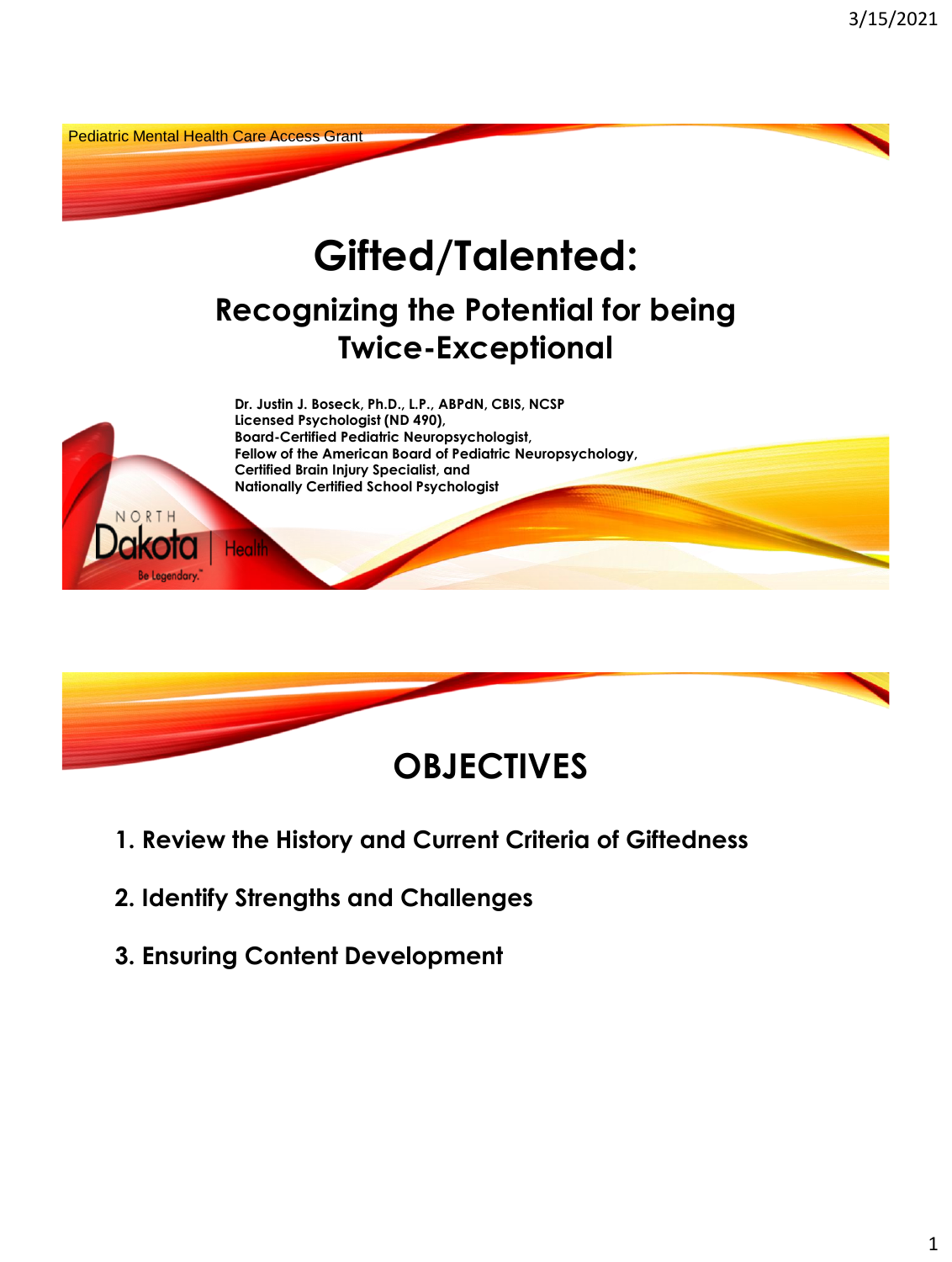3/15/2021

### **HISTORY AND CURRENT CRITERIA OF GIFTEDNESS**





- **U.S. Department of Education (1993)** 
	- **Children and youth with outstanding talent perform or show the potential for performing at high levels of accomplishment when compared with others their age, experience, or environment**
- **National Association for Gifted Children** 
	- **Students with gifts and talents perform—or have the capability to perform—at higher levels compared to others of the same age, experience, and environment in one or more domains. They require modification(s) to their educational experience(s) to learn and realize their potential.**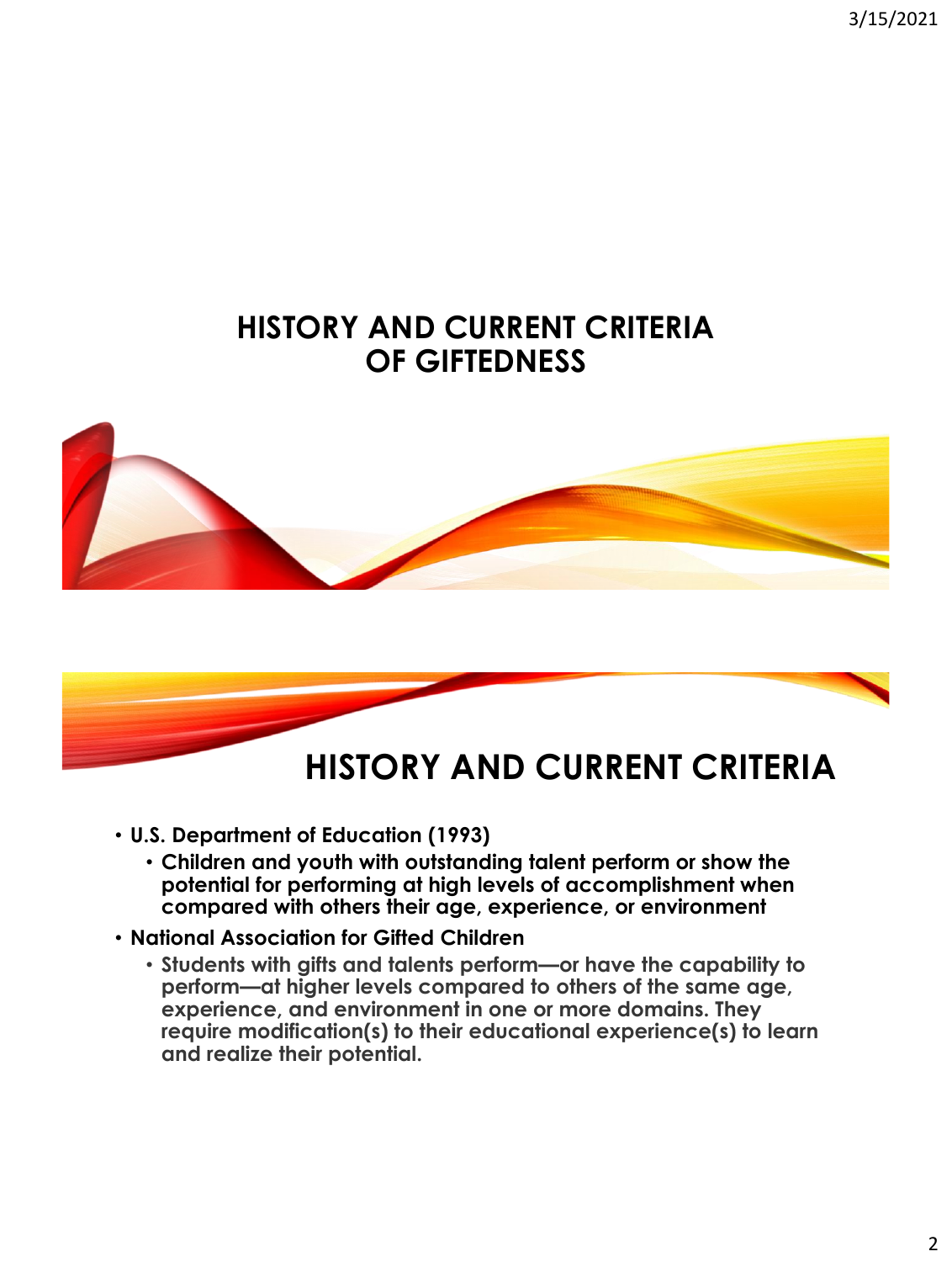- **Gifted** 
	- **Exceptional Cognitive Potential**
- **Talented** 
	- **Exceptional Skills** 
		- **Visual-Spatial Ability**
		- **Language**
		- **Art**
		- **Music**
		- **Science**

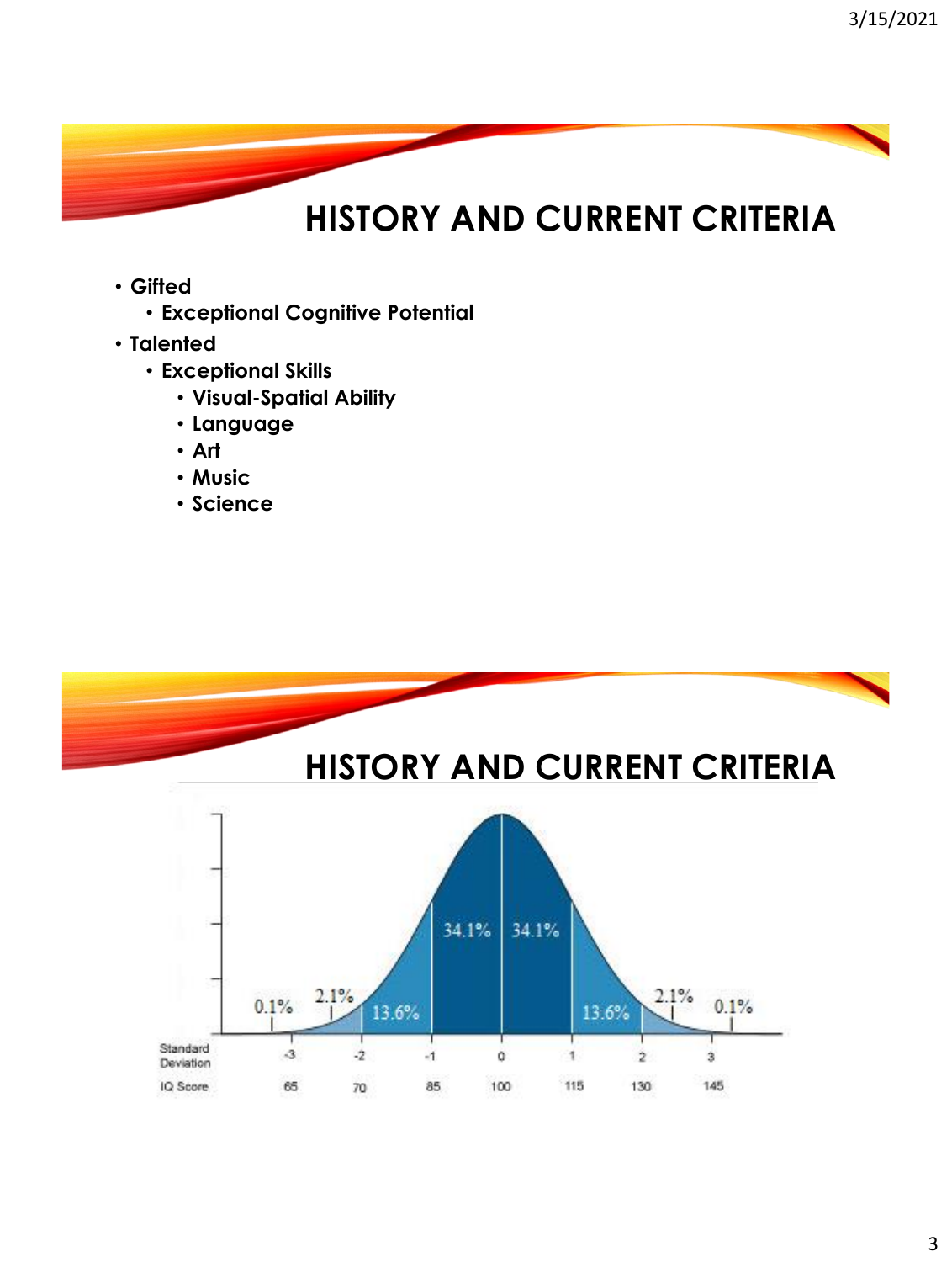- **Intelligence Quotient (IQ) Tests** 
	- **Wechsler Intelligence Scale for Children Fifth Edition (WISC-V)**
	- **Stanford-Binet Intelligence Scale**
	- **Universal Nonverbal Intelligence**
	- **Differential Ability Scales**
	- **Woodcock Johnson III Tests of Cognitive Abilities**



### **HISTORY AND CURRENT CRITERIA**

- **Wechsler Intelligence Scale for Children – Fifth Edition** 
	- **Full-Scale Intelligence Quotient (IQ)** 
		- **Verbal Comprehension Index**
		- **Visual-Spatial Ability Index**
		- **Fluid Reasoning Index**
		- **Working Memory Index**
		- **Processing Speed Index**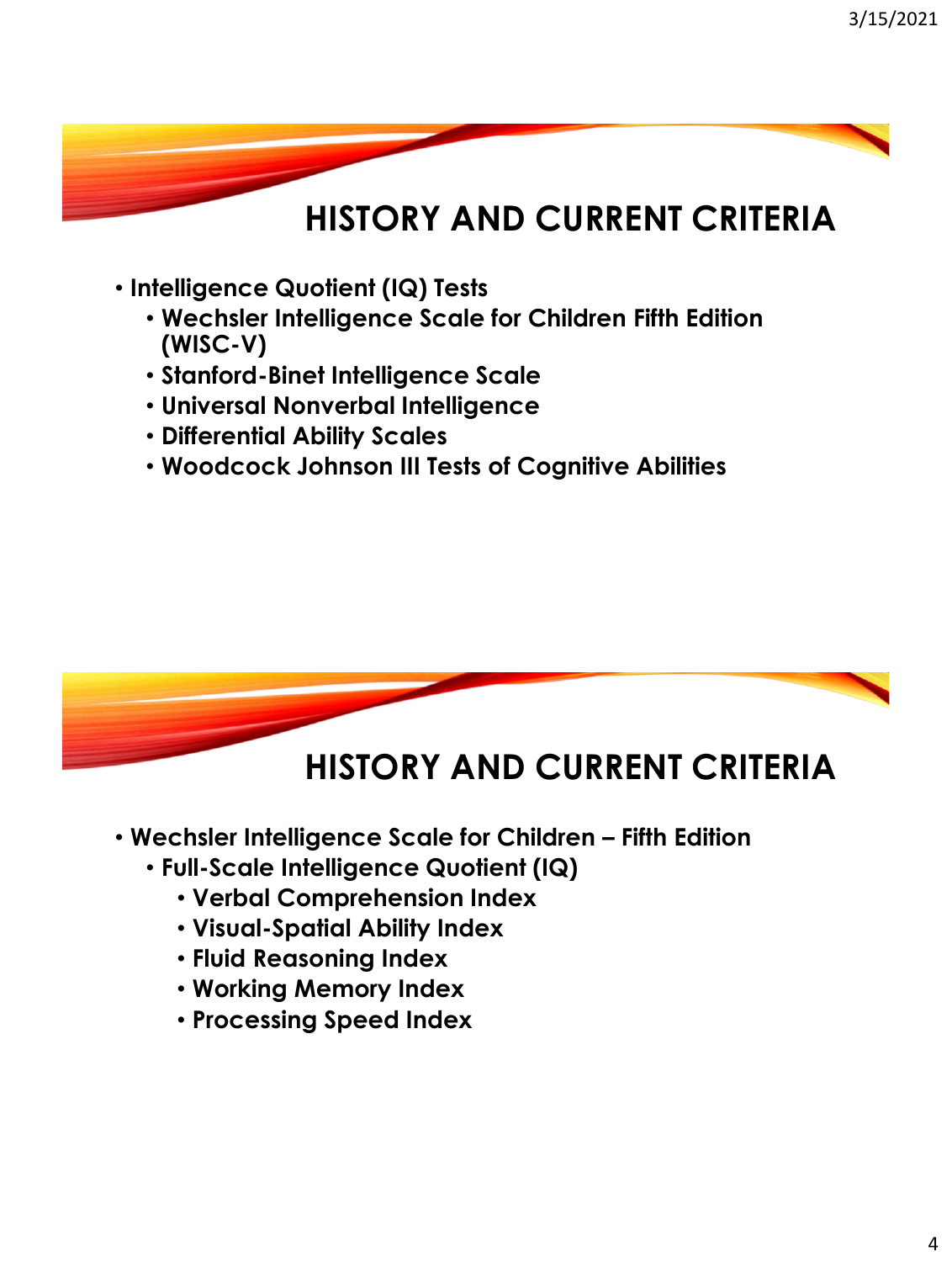- **Three Ring Conception** 
	- **Above Average General Abilities** 
		- **General Abilities**
		- **Specific Abilities**
	- **High Level of Task Commitment** 
		- **Motivation Turned Into Action**
	- **Creativity** 
		- **Fluency**
		- **Flexibility**
		- **Originality**





- **Five Characteristics** 
	- **Learning**
	- **Self-Determination**
	- **Creative Thinking**
	- **Social Leadership**
	- **Motivation**

 **McAlpine & Reid (1996)**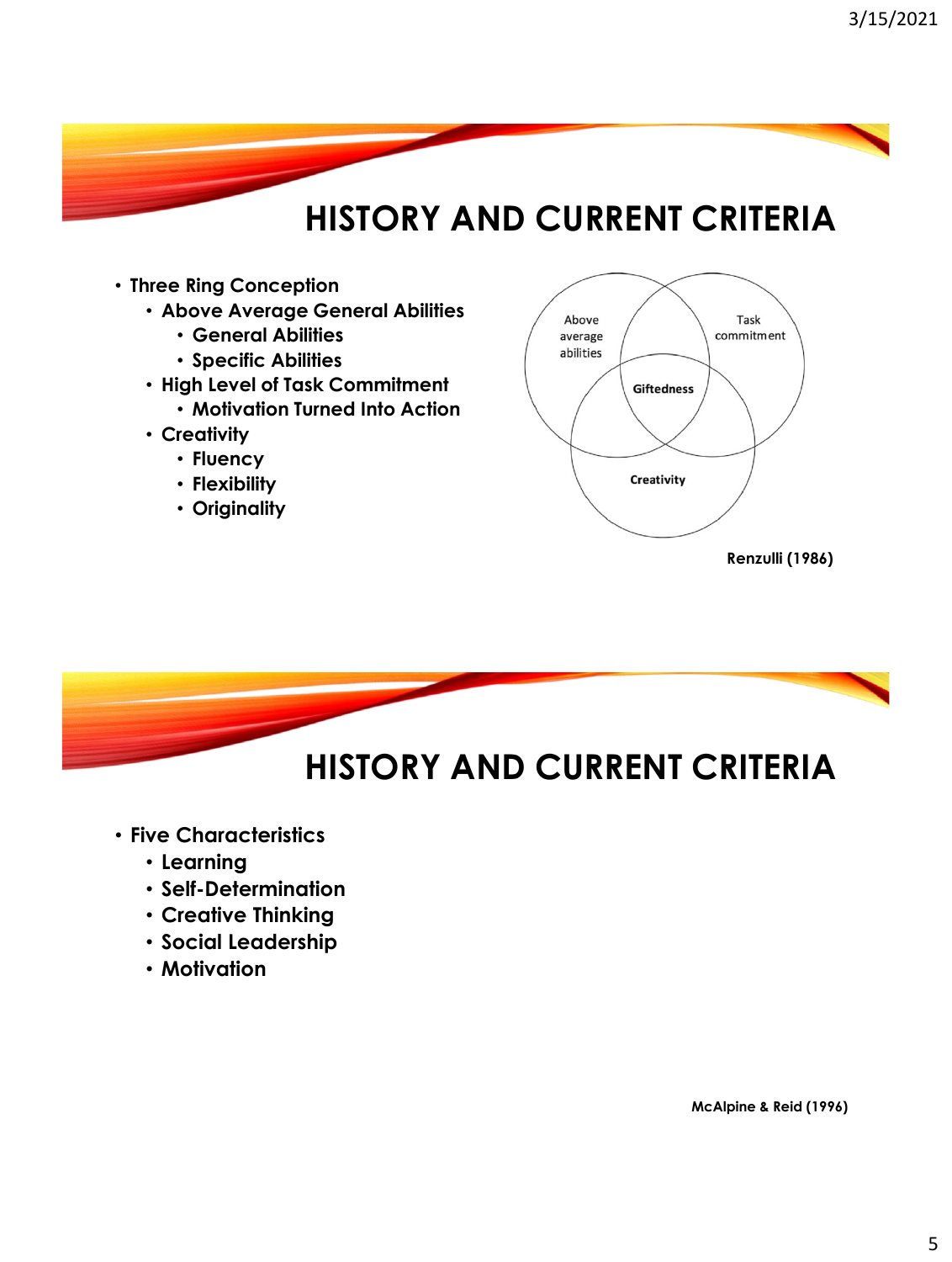- **Successful Intelligence** 
	- **goals and those of one's society and culture** • **The ability to adapt, shape and select environments to accomplish one's**
	- **Componential (Academic)**
	- **Experiential (Creative)**
	- **Contextual (Practical)**





 **(Crick & Dodge, 1994)**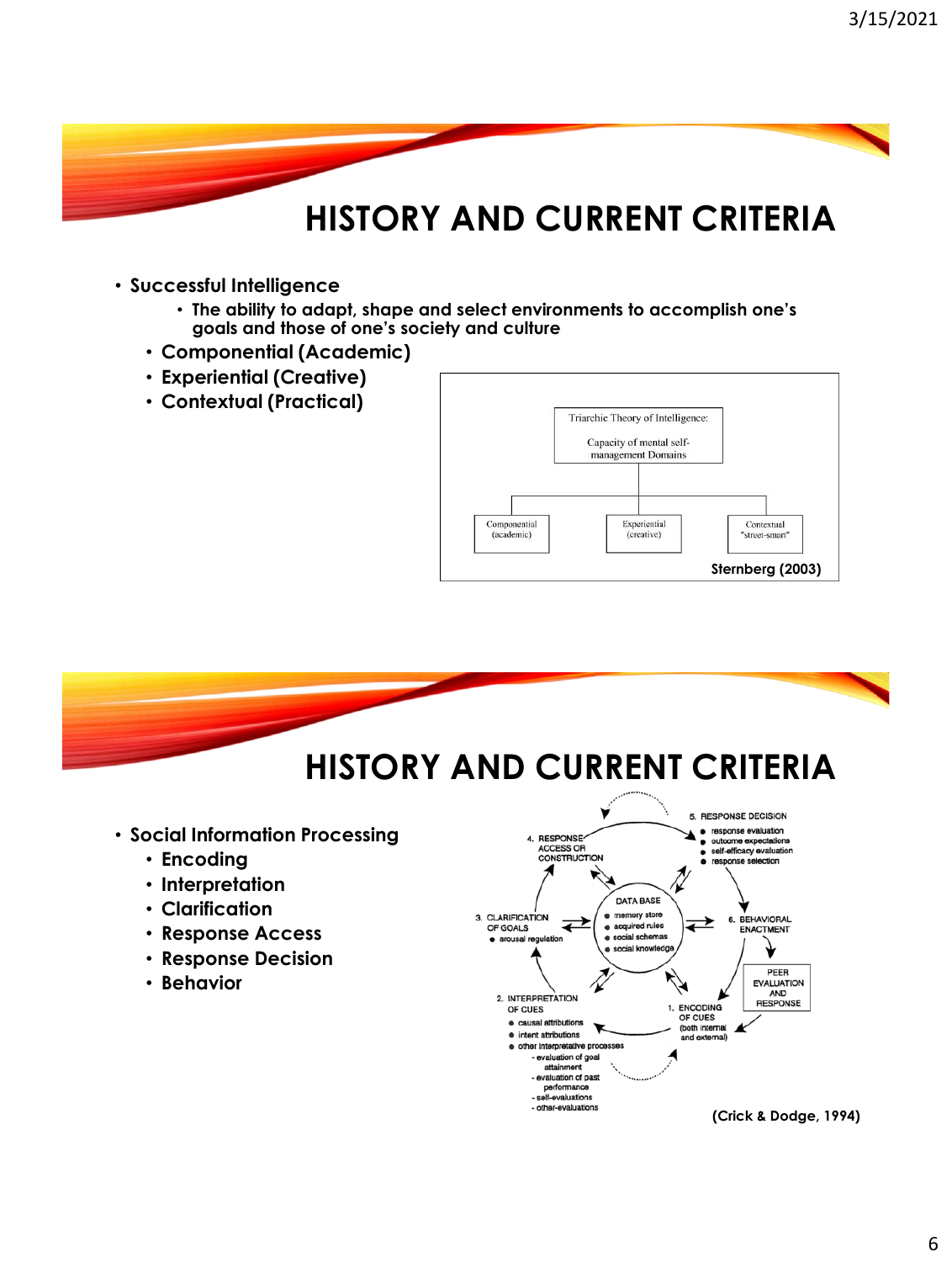*opportunity—life's vicissitudes bring. Yet even though a high IQ is no Academic intelligence offers virtually no preparation for the turmoil—or guarantee of prosperity, prestige, or happiness in life, our schools and our culture fixate on academic abilities. Ignoring emotional intelligence, a set of traits –some might call it character—that also matters immensely for our personal destiny* 

**Goleman (1995)** 



**Cassady & Boseck (2008)**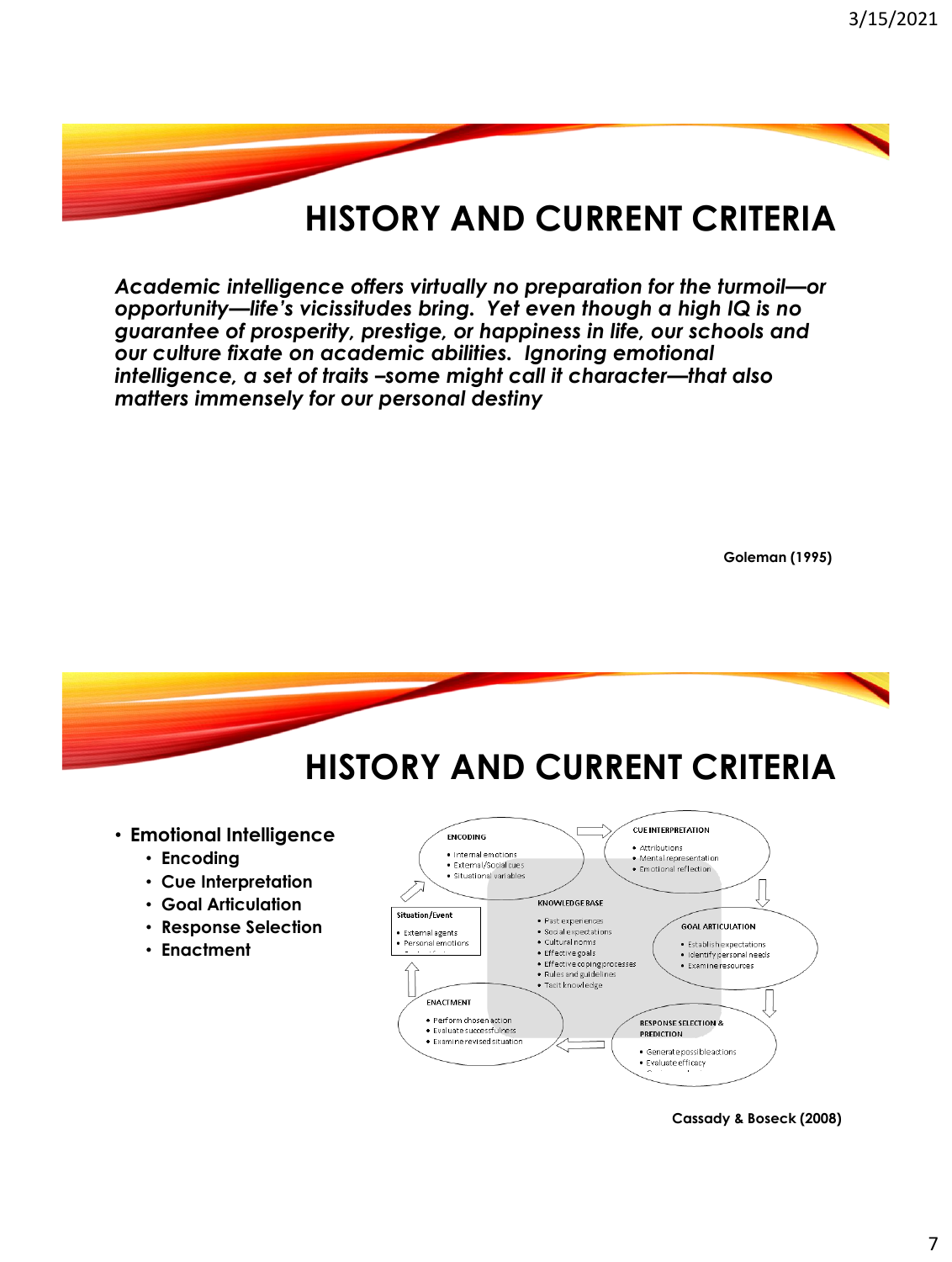#### • **Multiple Intelligences**

- **Linguistic**
- **Logical/Mathematical**
- **Spatial**
- **Bodily-Kinesthetic**
- **Musical**
- **Interpersonal**
- **Intrapersonal**
- **Naturalistic**





Interpersonal

- **Naturalistic**
- *Spiritual Intelligence*
- *Existential Intelligence*
- *Moral Intelligence* **Gardner (2011)**

Naturalistic

Logical

Linguistic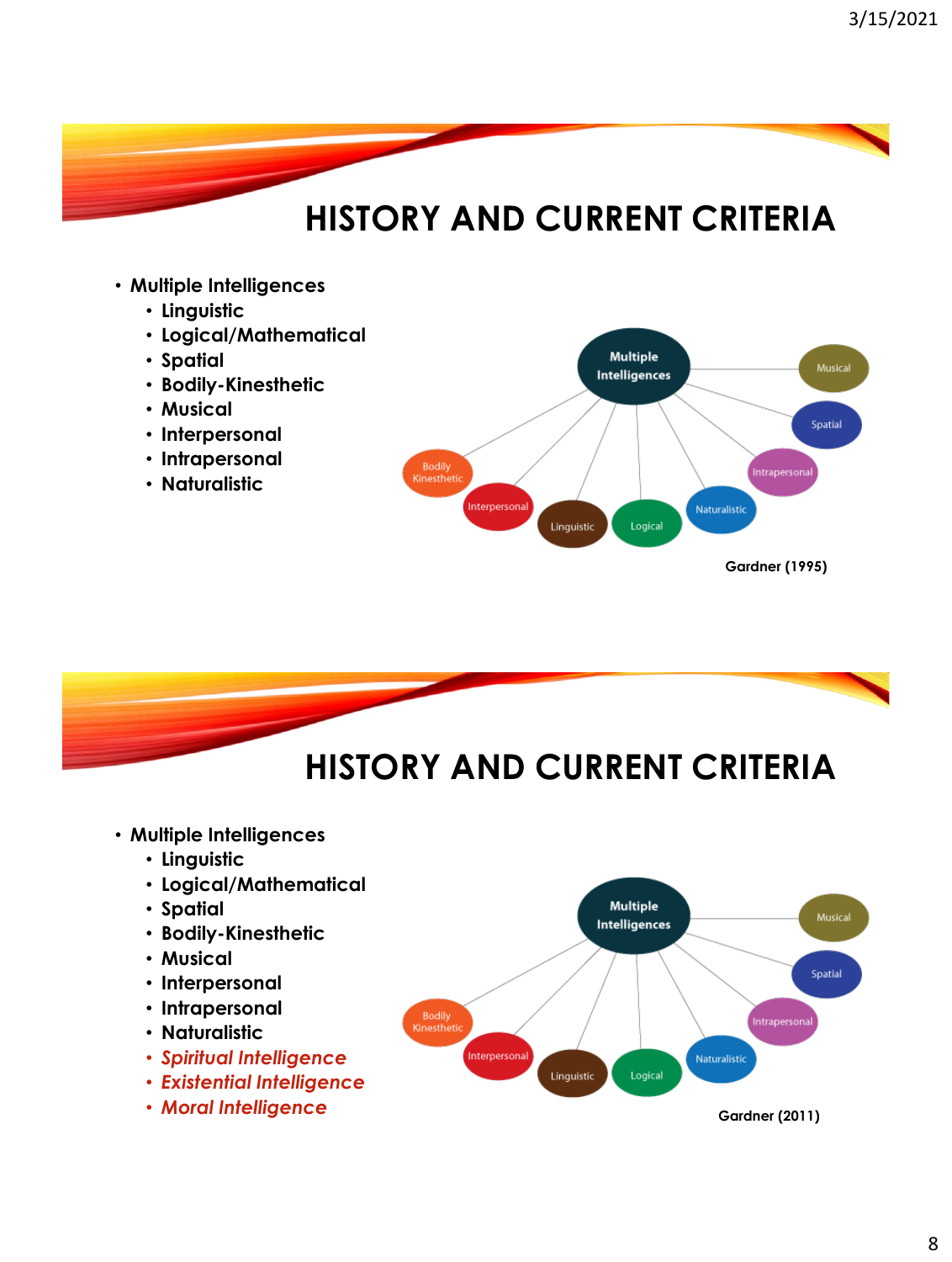3/15/2021

### **COGNITIVE, SOCIAL, BEHAVIORAL, AND EMOTIONAL STRENGTHS AND CHALLENGES**





- **Asynchronous Development** 
	- **Being gifted in one area does not mean that a child is gifted in every area**
- **Twice-Exceptional (2E) Learners** 
	- **Learning disabilities**
	- **Behavioral Disorders** 
		- **Attention-Deficit/Hyperactivity Disorder**
		- **Disruptive Mood Dysregulation Disorder**
	- **Social and Language Disorders** 
		- **Social (Pragmatic) Communication Disorder**
		- **Autism Spectrum Disorder**
	- **Emotional Disorders** 
		- **Depression**
		- **Anxiety**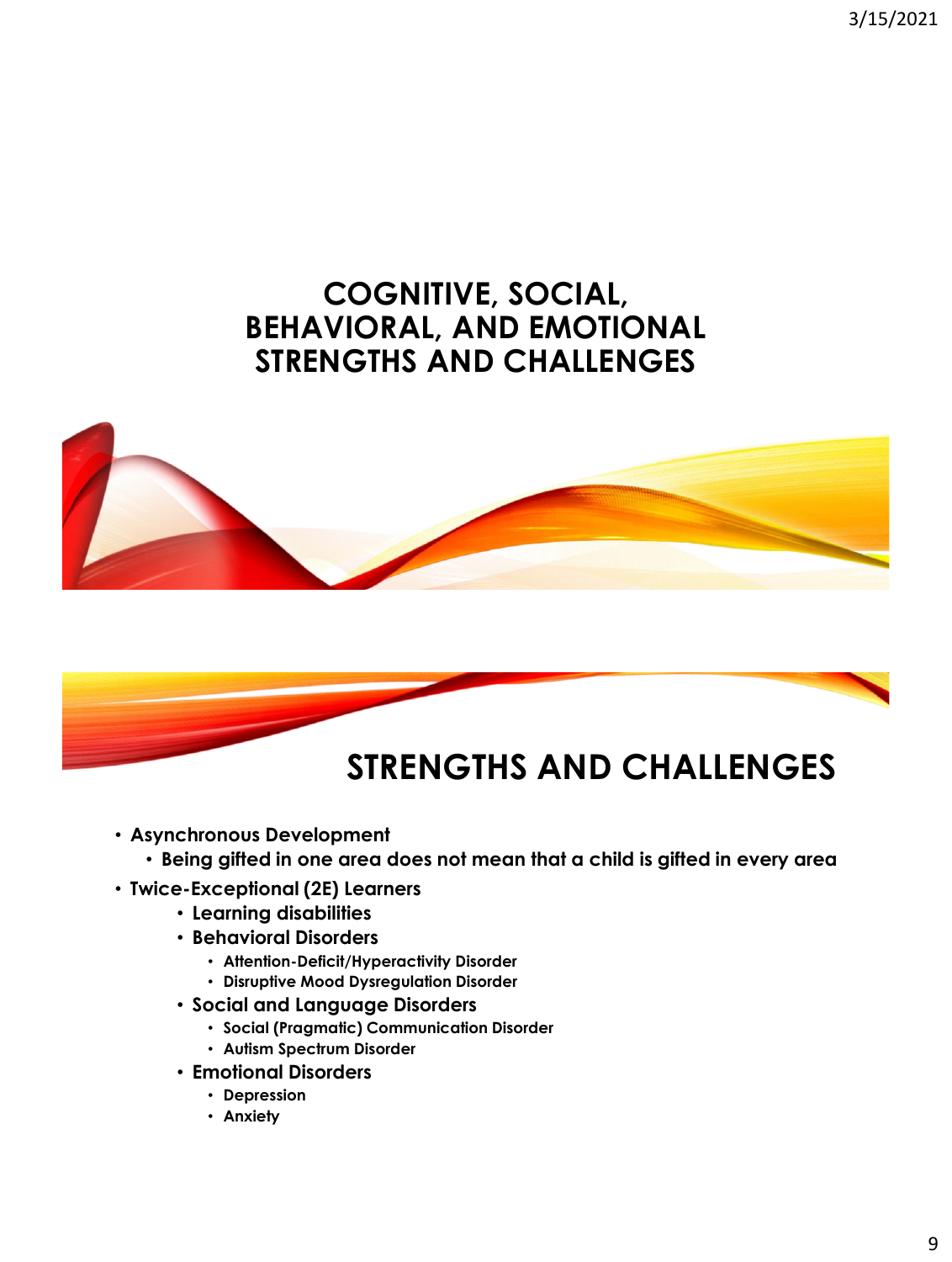3/15/2021

## **CONTENT DEVELOPMENT**





*Expectation is the Thief of Joy*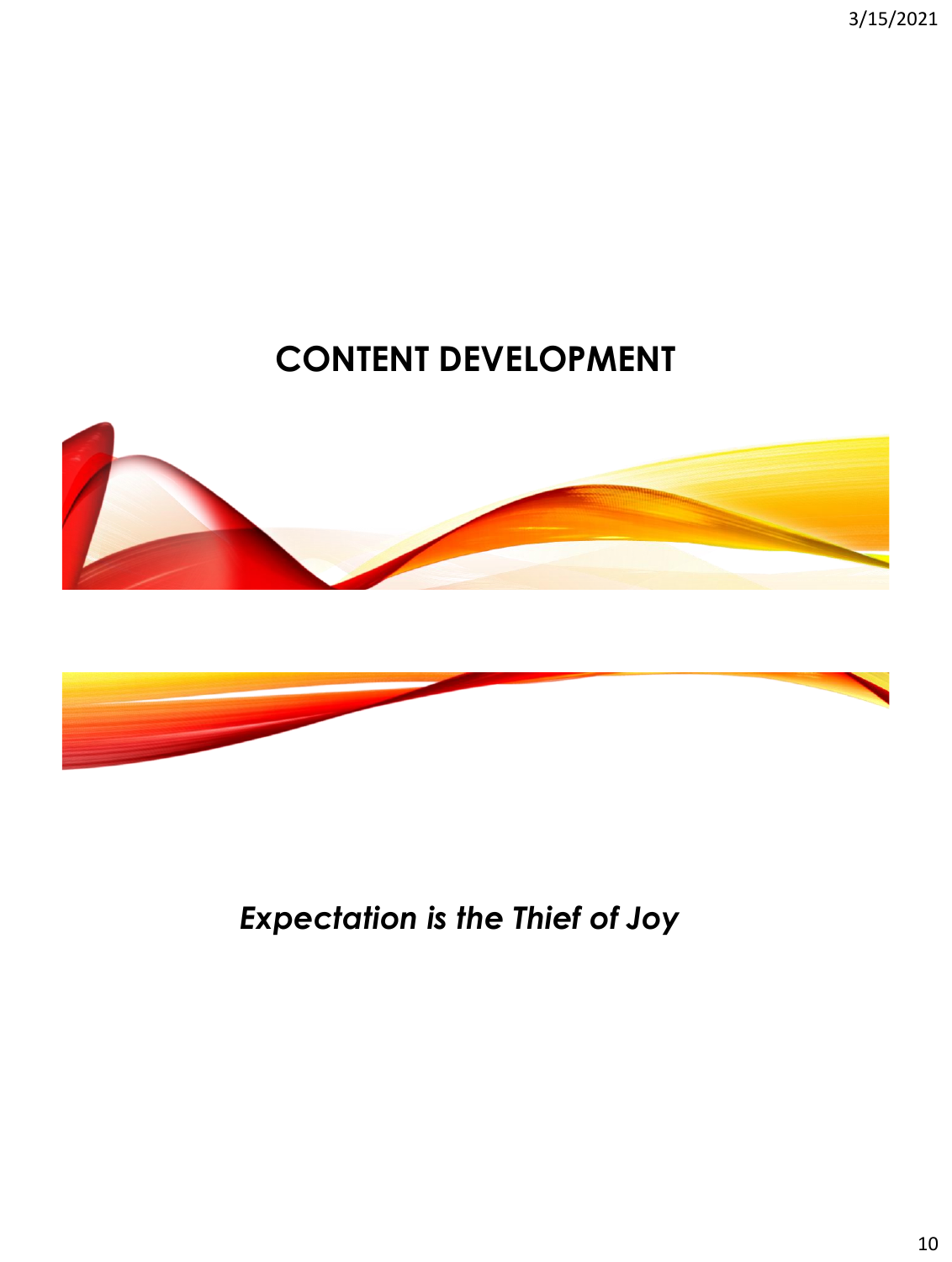## **CONTENT DEVELOPMENT**

- **Sleep**
- **Physical activity**
- **Nutrition**
- **Screen Time and Social Media**
- **School Support**
- **Social Support**



- **Academic**
- **Behavioral**
- **Emotional**
- **Social/Language**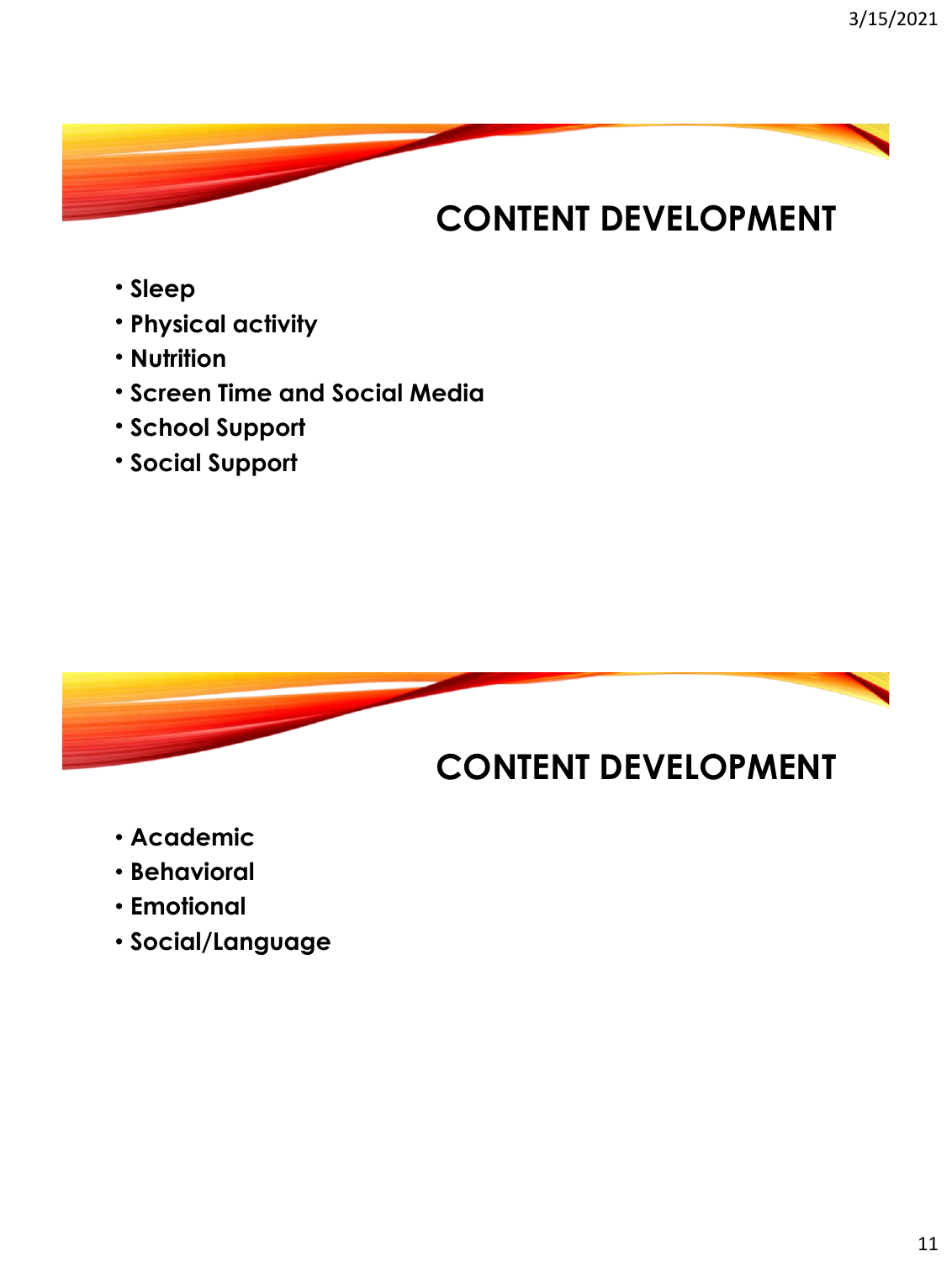## **CONTENT DEVELOPMENT**

- **Academic** 
	- **Identification**
	- **Acceleration**
	- **Curriculum Compacting**
	- **Grouping**
	- **Specialized Pull-Out Programming** 
		- **Science, Technology, Engineering, and Mathematics (STEM)**
	- **Teacher Training**



- **Behavioral** 
	- **Focusing on strengths can lead to missing warning signs**
	- **Gifted children have a unique social-emotional profile**
	- **Parent Training** 
		- **Modeling**
	- **Therapies** 
		- **Mental Health Therapy**
		- **Behavior-Based Therapies** 
			- **Executive Functioning Training**
			- **Occupational Therapy**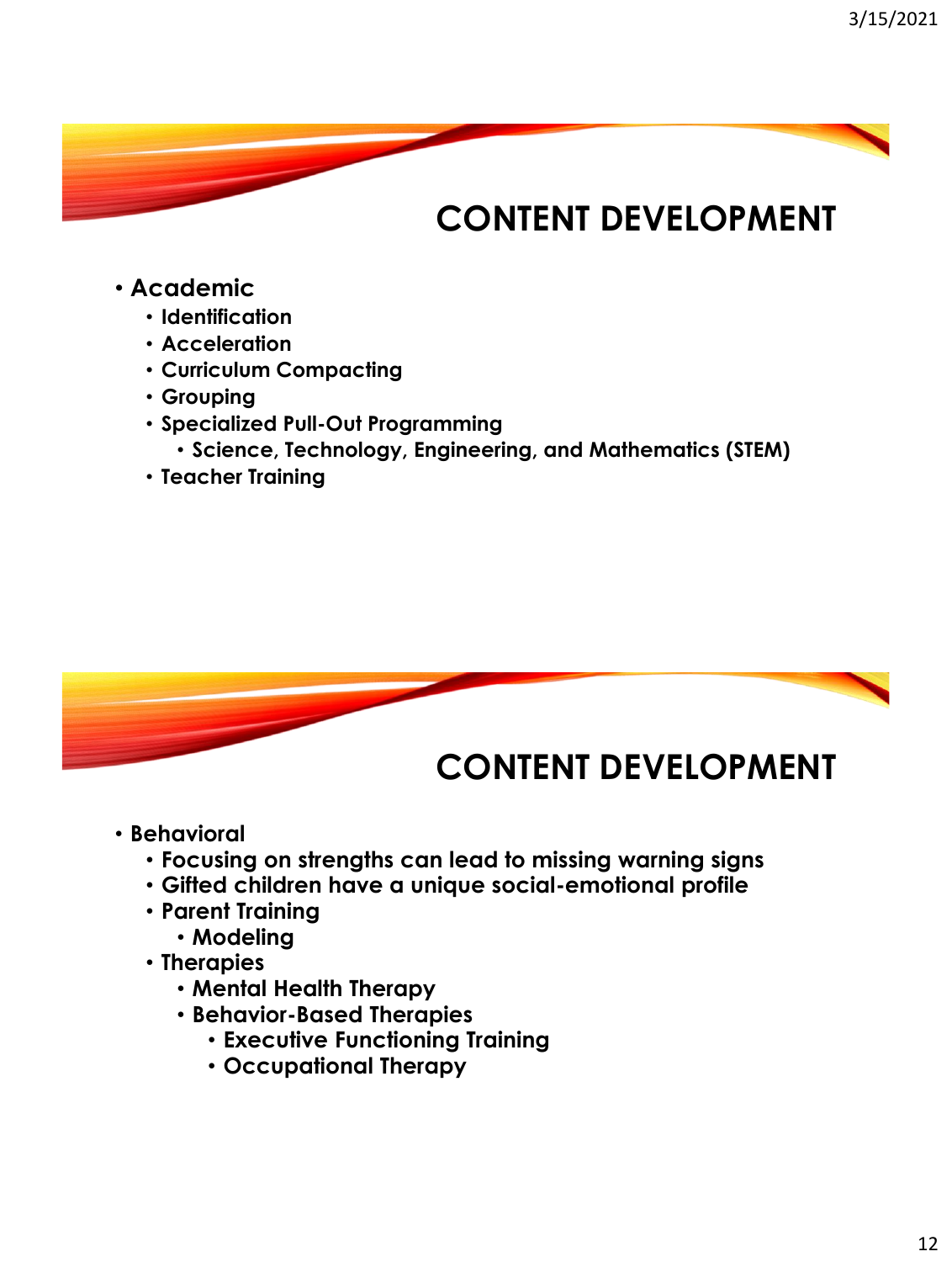## **CONTENT DEVELOPMENT**

- **Emotional** 
	- **Cognitive Therapy**
	- **Behavioral Therapy**
	- **Cognitive-Behavioral Therapy**



- **Social/Language** 
	- **Applied Behavior Analysis**
	- **Behavioral Psychology**
	- **Positive Behavior Supports**
	- **Developmental Psychology**
	- **Special Education**
	- **Speech/Language Pathology**